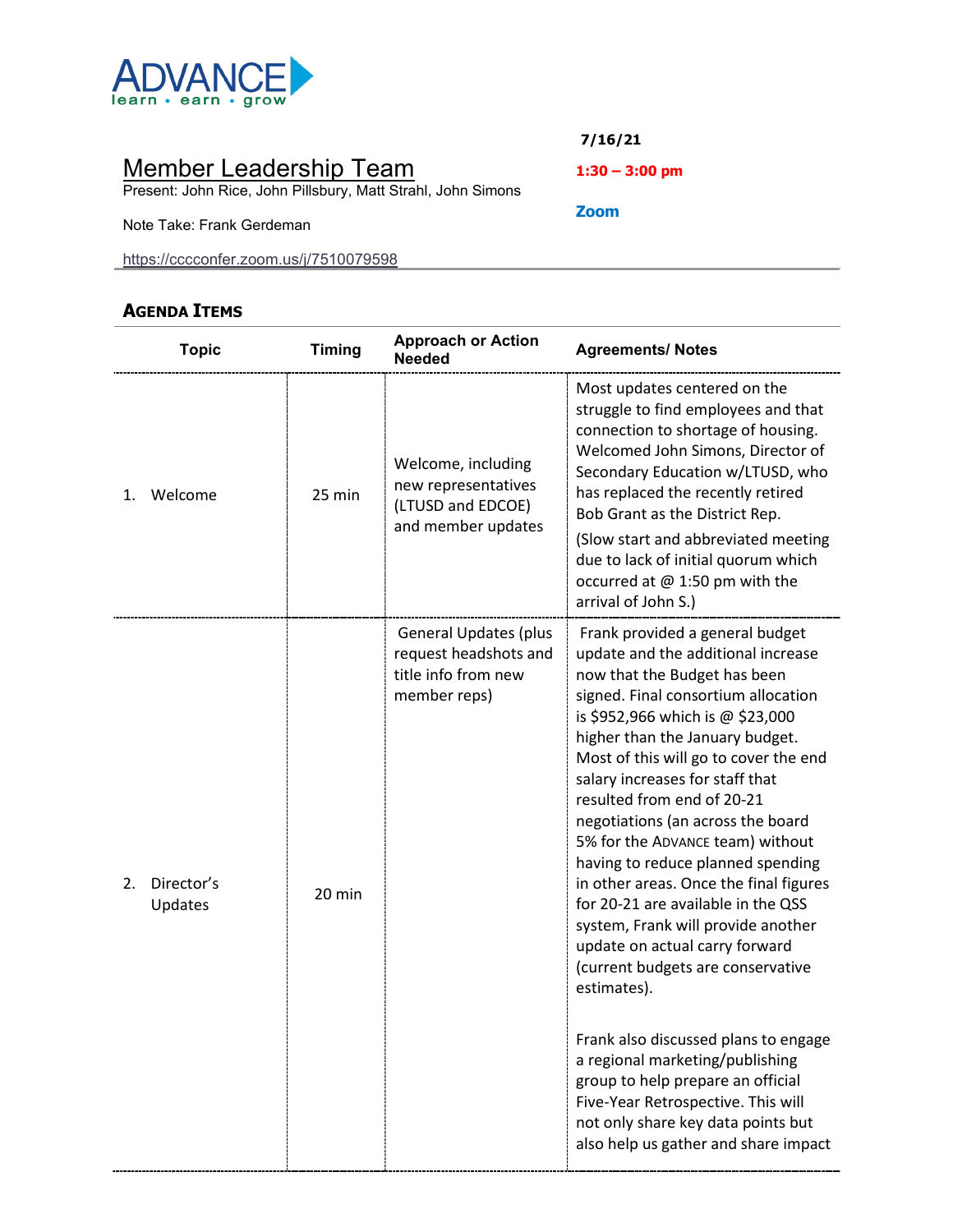

|                         |        | Leadership Team<br>expansion - vote on<br>adding an additional<br>organizational member<br>and a student member                                                           | stories form individuals, partners,<br>and the greater community.<br>Leadership team will add two new<br>members - one will be a<br>student/alumni rep while the other<br>"seat" will be used to help diversify<br>the make up of the current group<br>(organizational or individual). Tere<br>Tibbetts was mentioned as one<br>possibility.                             |
|-------------------------|--------|---------------------------------------------------------------------------------------------------------------------------------------------------------------------------|--------------------------------------------------------------------------------------------------------------------------------------------------------------------------------------------------------------------------------------------------------------------------------------------------------------------------------------------------------------------------|
| New Items<br>3.         | 30 min | Follow up discussion<br>on group "{homework"<br>What do you<br>want ADVANCE<br>to look like in 5<br>years?<br>What is<br>important to<br>maintain?<br>Evolve?<br>Protect? | Given the small number of<br>attendees, this was pushed back to<br>a future meeting. Group discussed<br>the possibility (and logic) of folding<br>this idea of the "next five years" into<br>the Retrospective work mentioned<br>earlier.<br>John P asked that we add program<br>update by staff members to future<br>agenda items. Will start with<br>September meeting |
| <b>Next Steps</b><br>4. | 5 min  | Next meeting -<br>September 10 or 24,<br>2021<br>$1:30 - 3:00$ pm                                                                                                         | Discussed moving to 2 <sup>nd</sup> or 4 <sup>th</sup> Friday<br>to avoid conflict with LTCC Board<br>packet prep. Frank will see if one is<br>better for the college and then new<br>date will be shared for September<br>meeting (and moving forward)                                                                                                                  |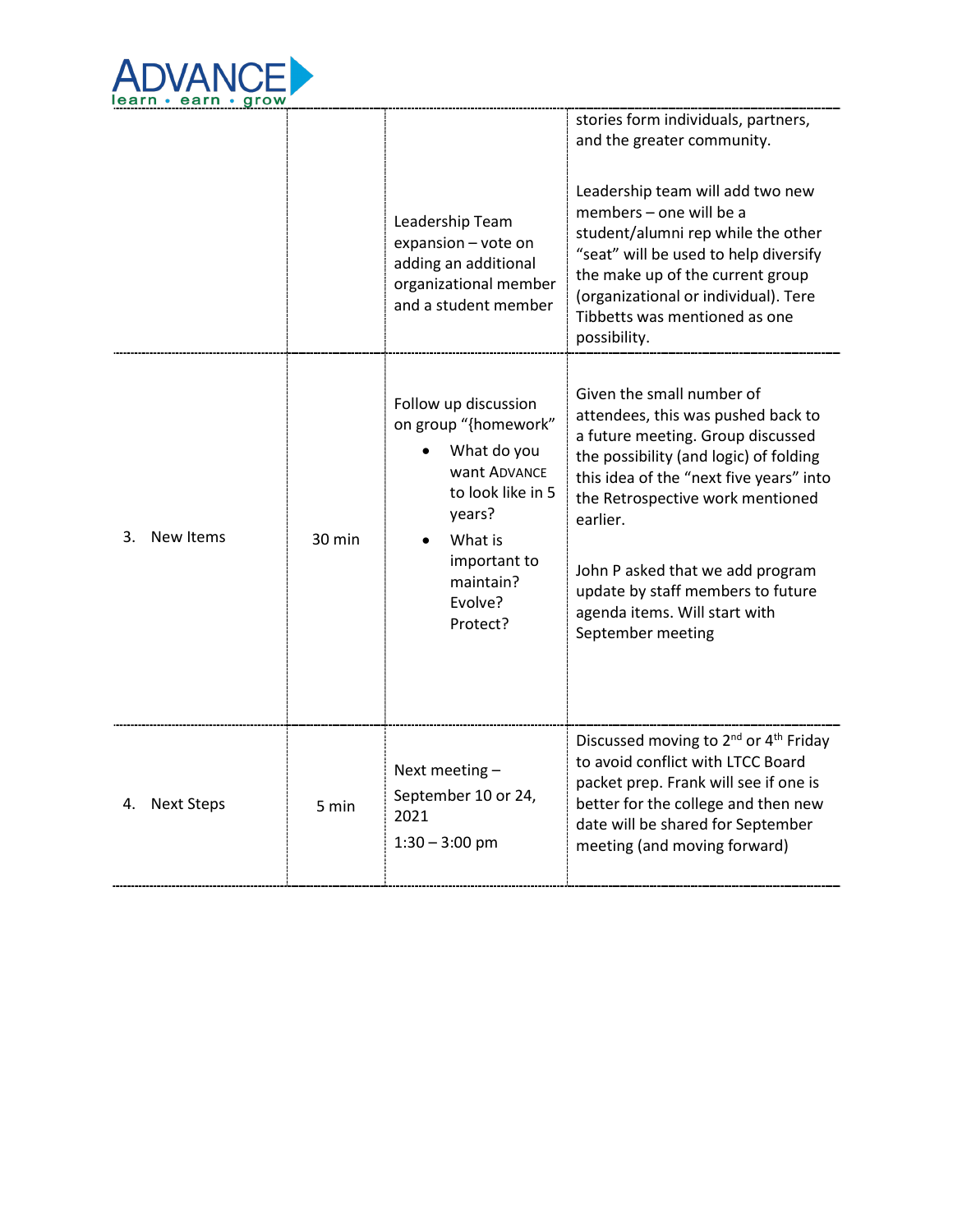#### **21-22 Budget - ADVANCE CAEP**

|                | 760              | 761             |                    | 762       | <b>Total</b>       |
|----------------|------------------|-----------------|--------------------|-----------|--------------------|
| Revenue        | \$<br>952,966.00 | \$<br>55,000.00 | \$                 | 90,000.00 | \$<br>1,097,966.00 |
| <b>Expense</b> |                  |                 |                    |           |                    |
| 1000 \$        | 10,000           |                 |                    |           | \$<br>10,000       |
| 2000 \$        | 285,371 \$       | 15,206          | $\ddot{\varsigma}$ | 30,000    | \$<br>330,577      |
| 3000 \$        | 161,865 \$       | 9,500           | $\zeta$            | 7,500     | \$<br>178,865      |
| 4000 \$        | 25,650           |                 | \$                 | 10,000    | \$<br>35,650       |
| 5000 \$        | 254,080 \$       | 30,294          | $\ddot{\varsigma}$ | 42,500    | \$<br>326,874      |
| 6000 \$        | 5,000            |                 |                    |           | \$<br>5,000        |
| 7000 \$        | 211,000          |                 |                    |           | \$<br>211,000      |
|                | \$<br>952,966 \$ | 55,000 \$       |                    | 90,000    | \$<br>1,097,966    |
| <b>Balance</b> | \$               | \$              | \$                 |           | \$                 |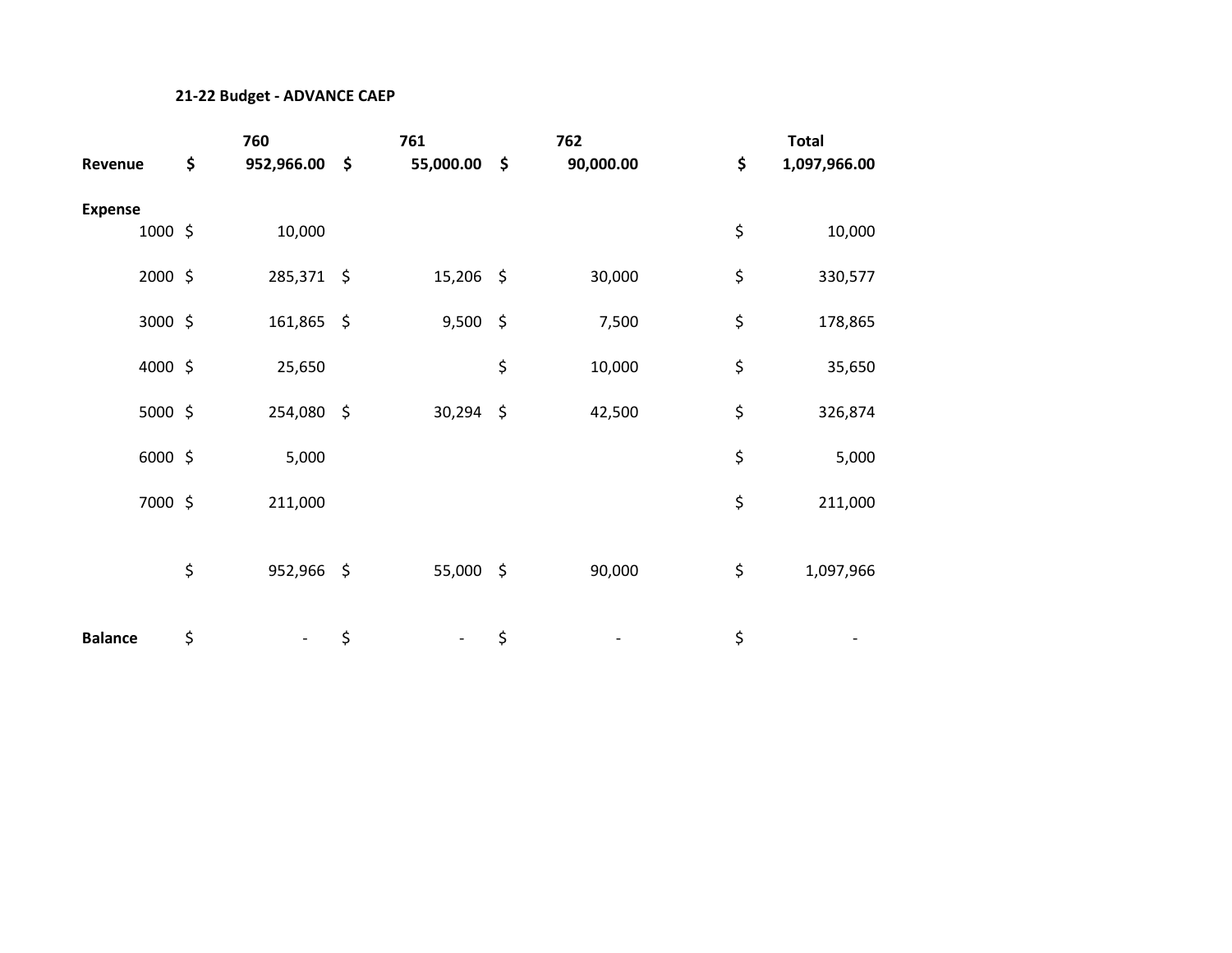#### **20-21 Budget - ADVANCE Other**

|                 | 750 - GS                       |                | 768 - Misc                          | <b>Total</b>     | <b>Notes</b>                                                                                        |
|-----------------|--------------------------------|----------------|-------------------------------------|------------------|-----------------------------------------------------------------------------------------------------|
| Revenue         | \$<br>68,000.00                | \$<br>\$<br>\$ | 52,000.00<br>35,000.00<br>17,000.00 | \$<br>120,000.00 | 768 - Total for source coded<br>768 - is carry forward from 20-2<br>768 - Contract with CA Conserva |
| Expense<br>1000 |                                |                |                                     | \$               |                                                                                                     |
| 2000 \$         | 42,337.00                      |                |                                     | \$<br>42,337.00  |                                                                                                     |
| 3000 \$         | 25,466.00                      |                |                                     | \$<br>25,466.00  |                                                                                                     |
| 4000            |                                | \$             | 45,000.00                           | \$<br>45,000.00  |                                                                                                     |
| 5000 \$         | 197.00 \$                      |                | 7,000.00                            | \$<br>7,197.00   |                                                                                                     |
| 6000            |                                |                |                                     | \$               |                                                                                                     |
| 7000            |                                |                |                                     | \$               |                                                                                                     |
| Total \$        | 68,000.00 \$                   |                | 52,000.00                           | \$<br>120,000.00 |                                                                                                     |
| <b>Balance</b>  | \$<br>$\overline{\phantom{a}}$ | \$             |                                     | \$               |                                                                                                     |

Revenue **\$ 68,000.00 \$ 52,000.00 \$ 120,000.00** 768 - Total for source coded **\$ 35,000.00** 768 - is carry forward from 20-21 768 - Contract with CA Conservation Corps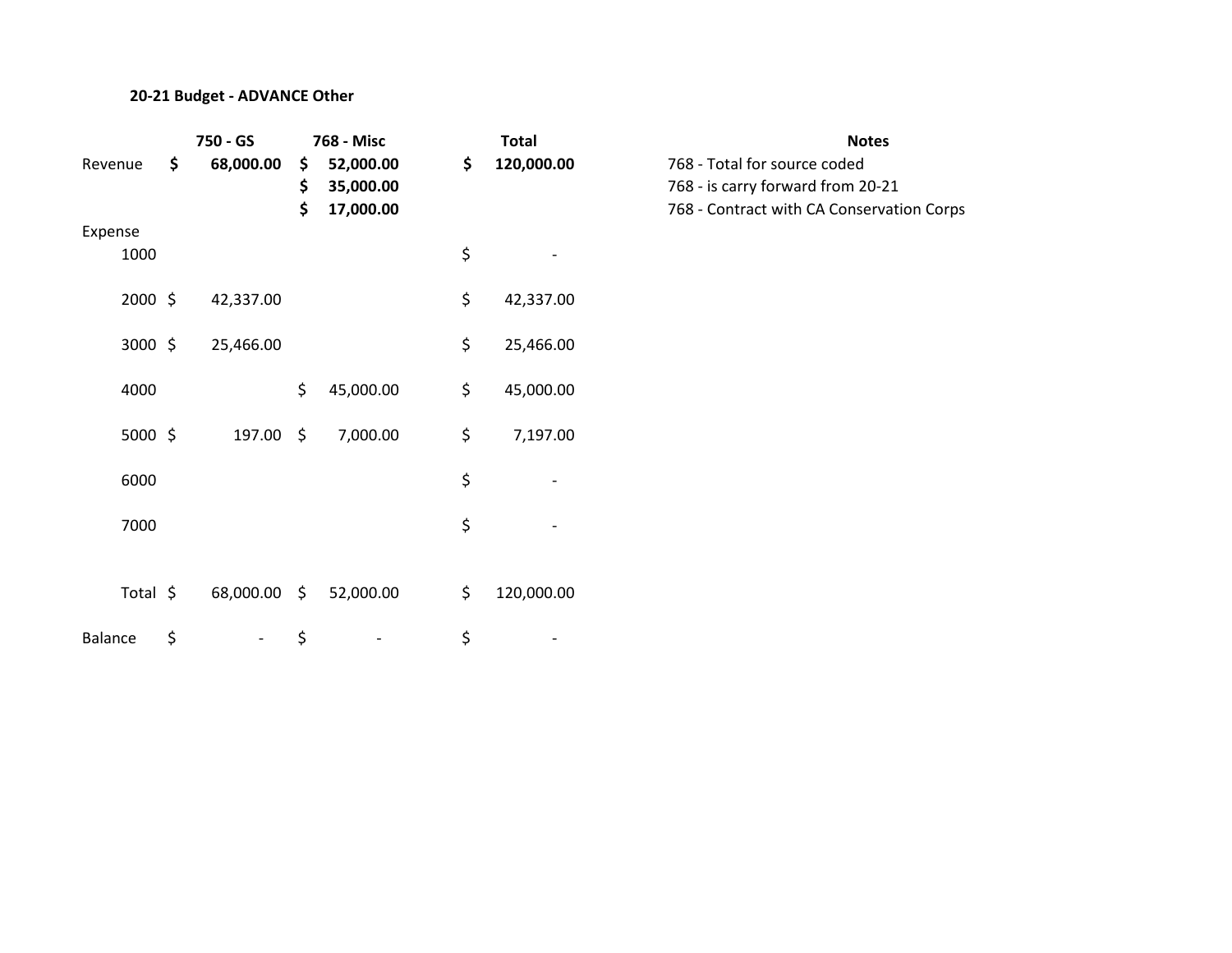

## Member Leadership Team

Present: Steve Teshara (Chamber), Carey Buchanan (EDCOE), Matt Strahl (Alpine), Dr. Michelle Risdon (LTCC), John Simons (LTUSD)

Guest: Nicole Paulley-Davenport

Note Take: Frank Gerdeman

<https://cccconfer.zoom.us/j/7510079598>

### **AGENDA ITEMS**

|    | <b>Topic</b>          | <b>Timing</b> | <b>Approach or Action</b><br><b>Needed</b>                                                                                      | <b>Agreements/ Notes</b>                                                                                                                                                                                                                                                                                                                                                                                                                                                                                                                                                         |
|----|-----------------------|---------------|---------------------------------------------------------------------------------------------------------------------------------|----------------------------------------------------------------------------------------------------------------------------------------------------------------------------------------------------------------------------------------------------------------------------------------------------------------------------------------------------------------------------------------------------------------------------------------------------------------------------------------------------------------------------------------------------------------------------------|
| 1. | Welcome               | 25 min        | Welcome and member<br>updates                                                                                                   | Welcomed Carey Buchanan as the<br>new representative from EDCOE.<br>Carey has replaced Gary Sutherland<br>and in addition to her work<br>overseeing adult education, is also<br>responsible for the education<br>program s at County facilities in SLT<br>(the jail and the JTC). Dr. Risdon<br>shared updates on the kick-off to fall<br>quarter at LTCC which had been<br>pushed back a week due to the<br>Caldor Fire. She also shared the link<br>to this year's State of the College<br>Address and information on a<br>number of recent grants received by<br>the college. |
| 2. | Program<br>Update(s)  | 15 min        | Nicole Paulley-<br>Davenport will provide<br>overview and info with<br>a focus on the WIOA<br>Title I work                      | After a brief background piece by<br>Frank on history of contract/<br>relationship with Golden Sierra,<br>Nicole Paulley-Davenport presented<br>on the WIOA title program impact at<br>the client level (see attached<br>presentation notes)                                                                                                                                                                                                                                                                                                                                     |
| 3. | Director's<br>Updates | 20 min        | <b>General Updates</b><br>Leadership Team<br>expansion - updates<br>New meetings 2 <sup>nd</sup><br>Friday every other<br>month | Continued to provide emergency<br>support during the evac (but limited<br>as we also had to take care of each<br>other). Working with a couple of the<br>other ongoing relief efforts - STRA<br>and 800 Number examples<br>Retrospective project is moving<br>forward - initial staff and partner<br>storyboarding complete and I'll be<br>able to share a rough outline of                                                                                                                                                                                                      |

**9/24/21**

**1:30 – 3:00 pm**

**Zoom**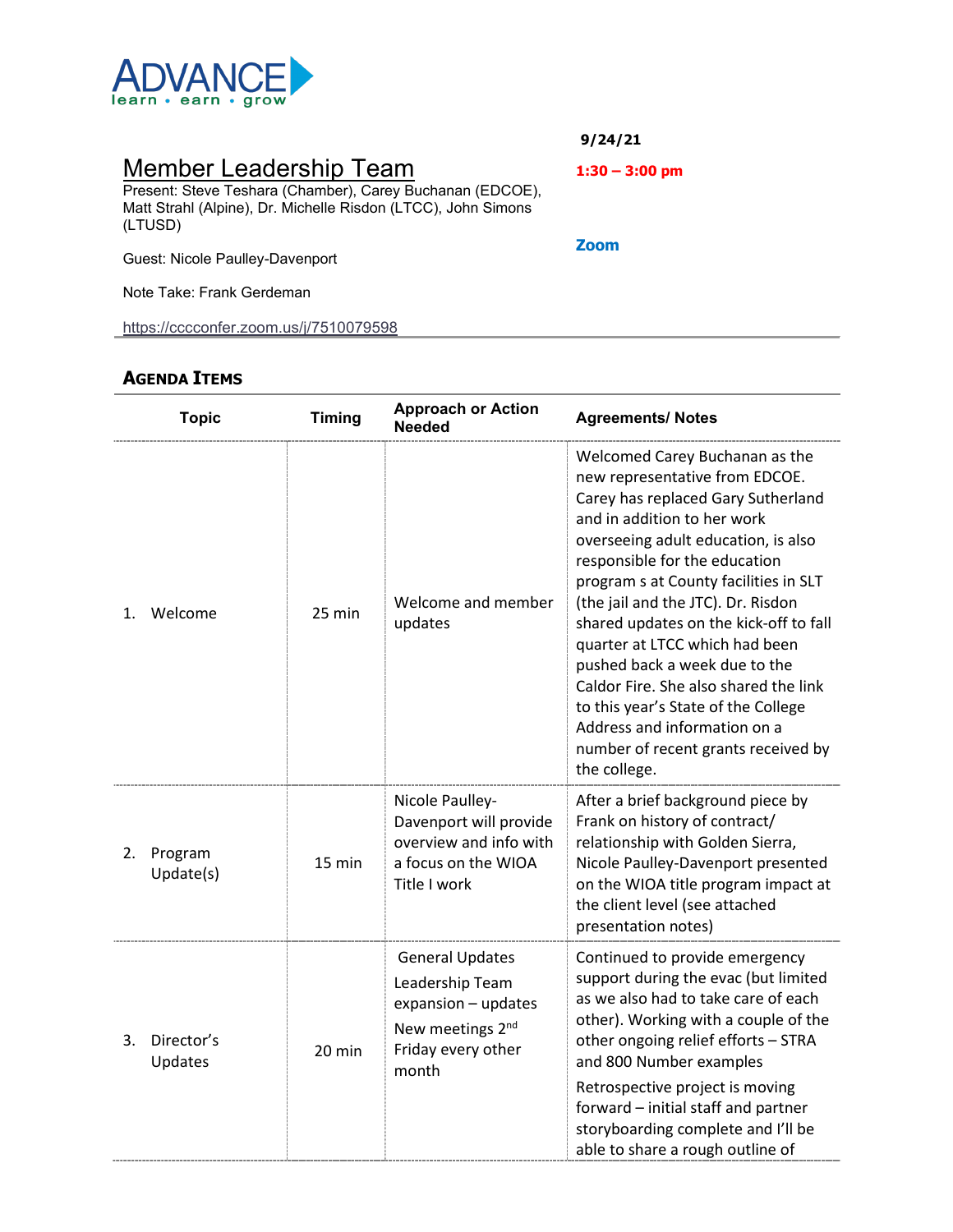

|                         |        |                                                           | what we are hoping to produce<br>early next week (may also involve<br>some one-on-one calls with<br>Leadership members). Michelle R.<br>suggested us to look at impact<br>beyond clients to their families,<br>workplace, etc. - will be sure to<br>include that as we build the<br>narratives.                                                                                                                                                |
|-------------------------|--------|-----------------------------------------------------------|------------------------------------------------------------------------------------------------------------------------------------------------------------------------------------------------------------------------------------------------------------------------------------------------------------------------------------------------------------------------------------------------------------------------------------------------|
|                         |        |                                                           | Believe we have a student member -<br>finding time to sit down and<br>talk/onboard more difficult by the<br>recent events but hope to make an<br>official "nomination" at the next<br>meeting. In lieu of adding a new<br>"organizational" seat we could add a<br>member representing traditionally<br>underserved populations - Tere<br>Tibbetts was mentioned as a<br>possibility, Frank will reach out and<br>talk with her about interest. |
| New Items<br>4.         | 25 min |                                                           | N/A                                                                                                                                                                                                                                                                                                                                                                                                                                            |
| <b>Next Steps</b><br>5. | 5 min  | Next meeting $-$<br>November 12, 2021<br>$1:30 - 3:00$ pm | Adjourned at @2:30 pm                                                                                                                                                                                                                                                                                                                                                                                                                          |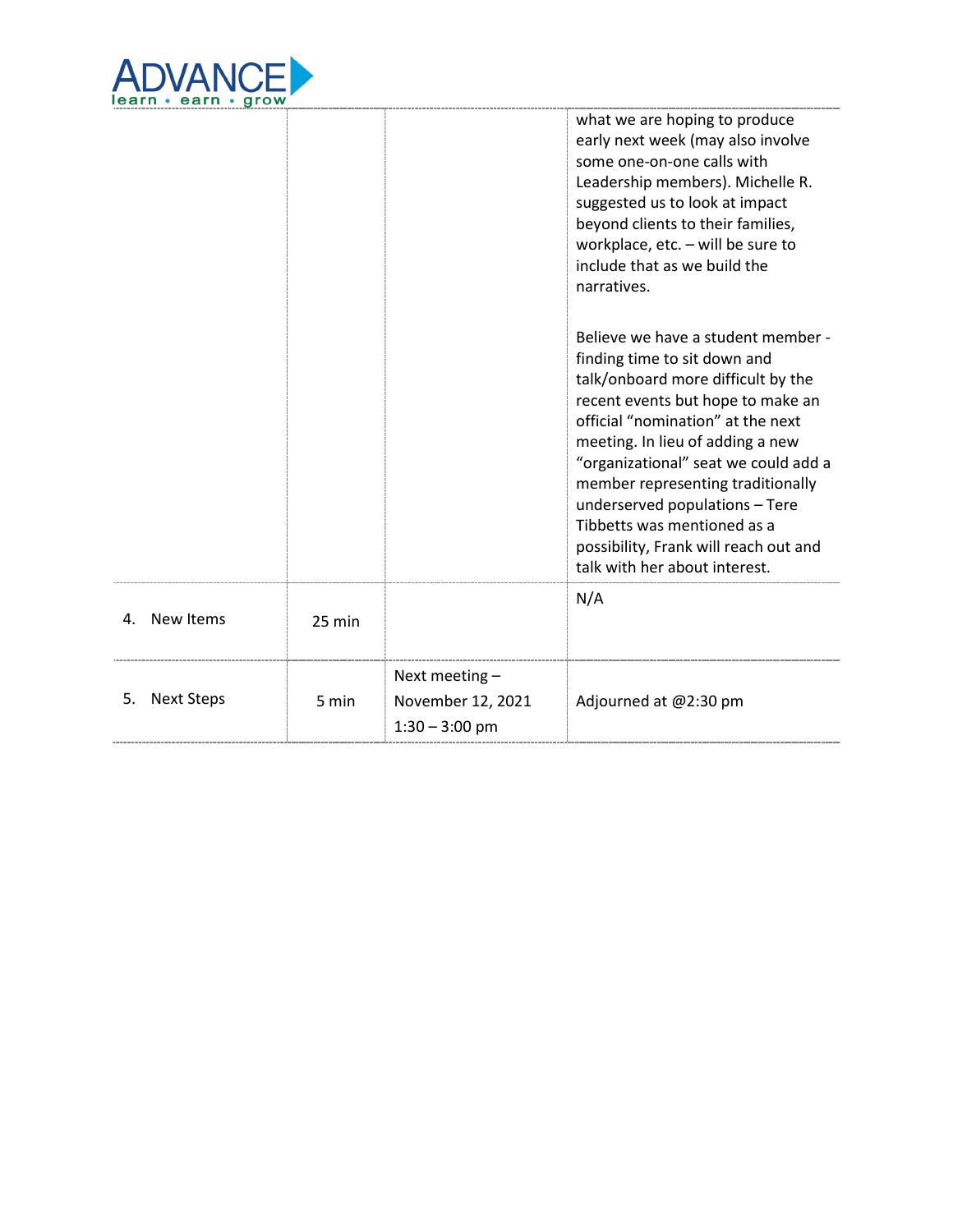- **How it works:** Our WIOA funds are available to support adults 18 and over in South Lake Tahoe and Alpine County, and I get referrals in various ways—
	- $\circ$  Directly from Charlotte, our Program Assistant and HSE Test Administrator, who provides onboarding for new referrals
	- o From another Navigator within our team
	- o Direct referrals from the County HHSA, Alpine HHSA, or Alpine Native TANF offices
	- $\circ$  Or other direct referrals from partners like Lake Tahoe Community College
- **General Needs / Supports:** With WIOA Title I funding, we are able to support eligible individuals with their career/education goals—sometimes that means using funds to cover the tuition of an education or training program, but it can also mean using funds for supportive services to ensure individual success in their employment or education plan. Frank asked that I share some participant and program examples that highlight how we are able to our funds:
	- o When WIOA funds are used towards someone's tuition, the program must be on an approved provider list. Since receiving the WIOA funds in July of 2018, Frank has been able to add a number of LTCC programs to this list, including the Fire Academy, Culinary Arts certificate, and an Early Childhood Education certificate. While most individuals have their tuition covered by the CA Promise Grant and/or Pell grants, some do not qualify and some are out-of-state residents.
		- **1. Lilliam S.- Alpine County resident working at Early Learning Center.** Needed college level courses to keep position and increase rate of pay. WIOA covered out-of-state tuition, supplies, and reimbursed mileage.
		- 2. Leo G.- Zephyr Cove resident, current EMT, participating in the Fire Academy. Needed support offsetting out-of-state tuition rates- WIOA was able to cover 50% of his tuition.
	- $\circ$  We have also been able to use WIOA funds to cover training and education programs outside of LTCC. These programs also must be on an approved provider list, and if not, can go through the process of being added.
		- We have had several individuals go through the Commercial Driver's License training at Western Truck School in Sacramento, as well as the Desert Truck School in Sparks. Mileage reimbursement, meal reimbursement, and hotel stays were available to individuals.
		- Medical Billing and Coding out of Western NV College, Online Web Development and Coding through Coding Dojo, Boat Captain's License through Mariner's Learning System
	- o WIOA Title I funds can also be used to set-up Work Experience sites, which look like paid internships to the participant, or On-the-Job training plans where a site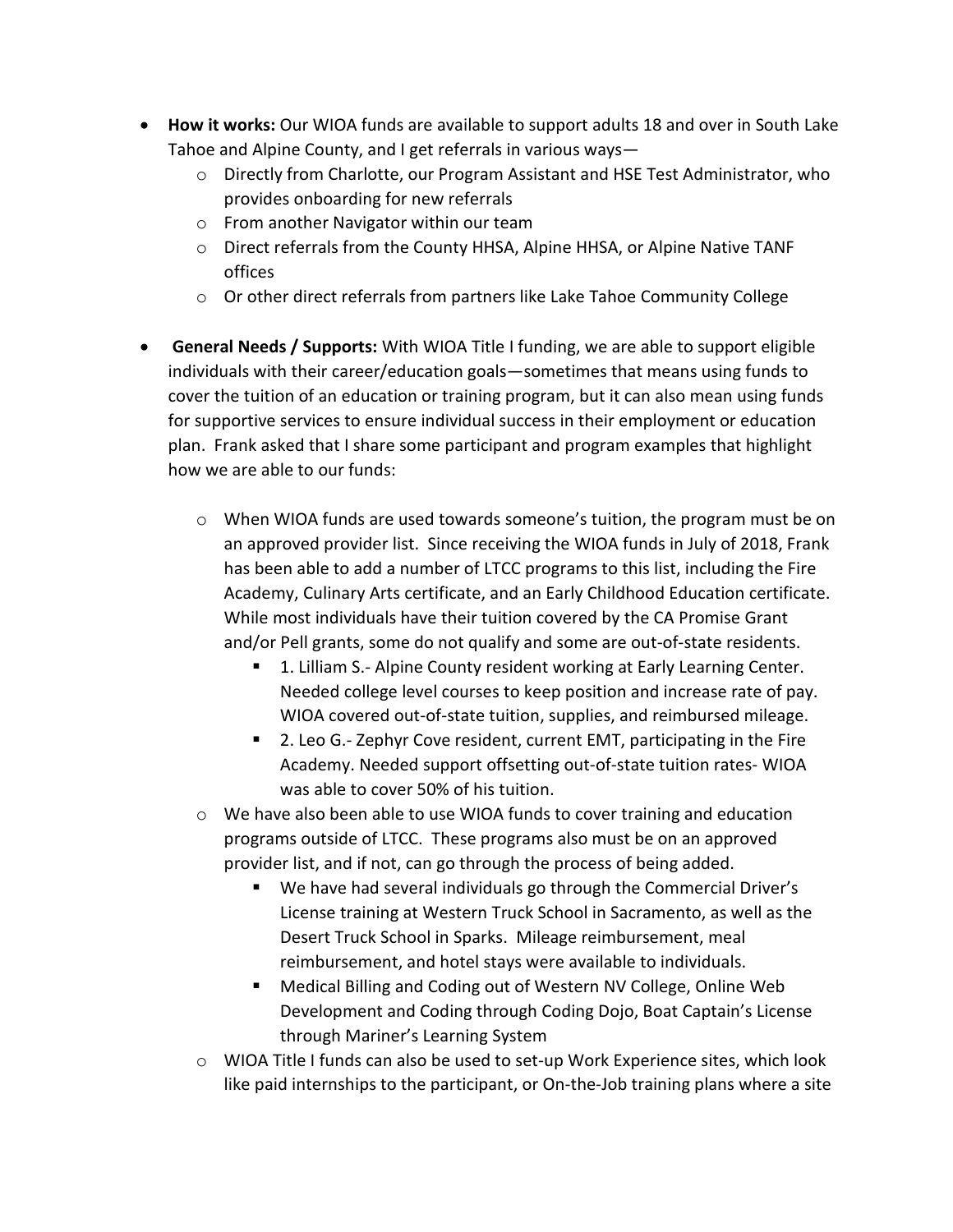has committed to hire a participant, and WIOA funds can be used to subsidize their wages for an agreed upon training period.

- Tahoe Production House has been a great Work Experience site to work with. The owner has now worked with (2) of our participants for the entire 19-week maximum duration of the program, and has trained, supervised, and mentored each person. WIOA is able to act as the employer of record and pay the participant minimum wage, up to 40 hours per week. While TPH does not hire individuals as part of their immediate team, she has contracted with one specific individual, who was also a mutual DOR client, and continues to offer guidance to him with his ongoing projects.
- LTCC's Child Development Center participated in an OJT through WIOA participant who was exploring career options and also needed employment. Hired as CDC Aide and WIOA subsidized her wages for about 6-months while she went through her training period and continued her ECE at the college. Not only were her wages subsidized, but she also set regular goals with her supervisor, and was able to better understand what her future pathway options could be if pursuing ECE as a career. This was great for both the employer and the participant, who was really trying to figure out her passion. The participate ended up graduating with her AA and started her bachelor's degree in the fall at California State University, Sacramento, and plans to work towards her teaching credential as well.
- $\circ$  One of the more flexible ways that we can use WIOA funding is through Supportive Services. Just as it sounds, supportive services funds can be used to pay for program materials/supplies, such as in the Fire Academy where required gear and textbooks can run upwards of \$1,600, as well as for other various costs like interview clothing. Supportive Service funds have always been helpful, but especially during the pandemic. WIOA allowed us to support a number of individuals with limited monthly rent, utility bills that were not covered by other community resource programs, and other basic needs.
- The last thing that I will share is that we also have a good relationship with JOIN, Inc., a job-training agency in Carson City, who is the NV counterpart to our WIOA program. We will at times refer to one another, as appropriate, and are currently working together to support an individual entering the culinary field. He started culinary courses on Monday at LTCC, and since the culinary certificate is on the approved WIOA provider list, JOIN is covering his out-of-state resident tuition and ADVANCE provided college navigation support and covered the cost associated with the American Culinary Federation apprenticeship program.

Questions…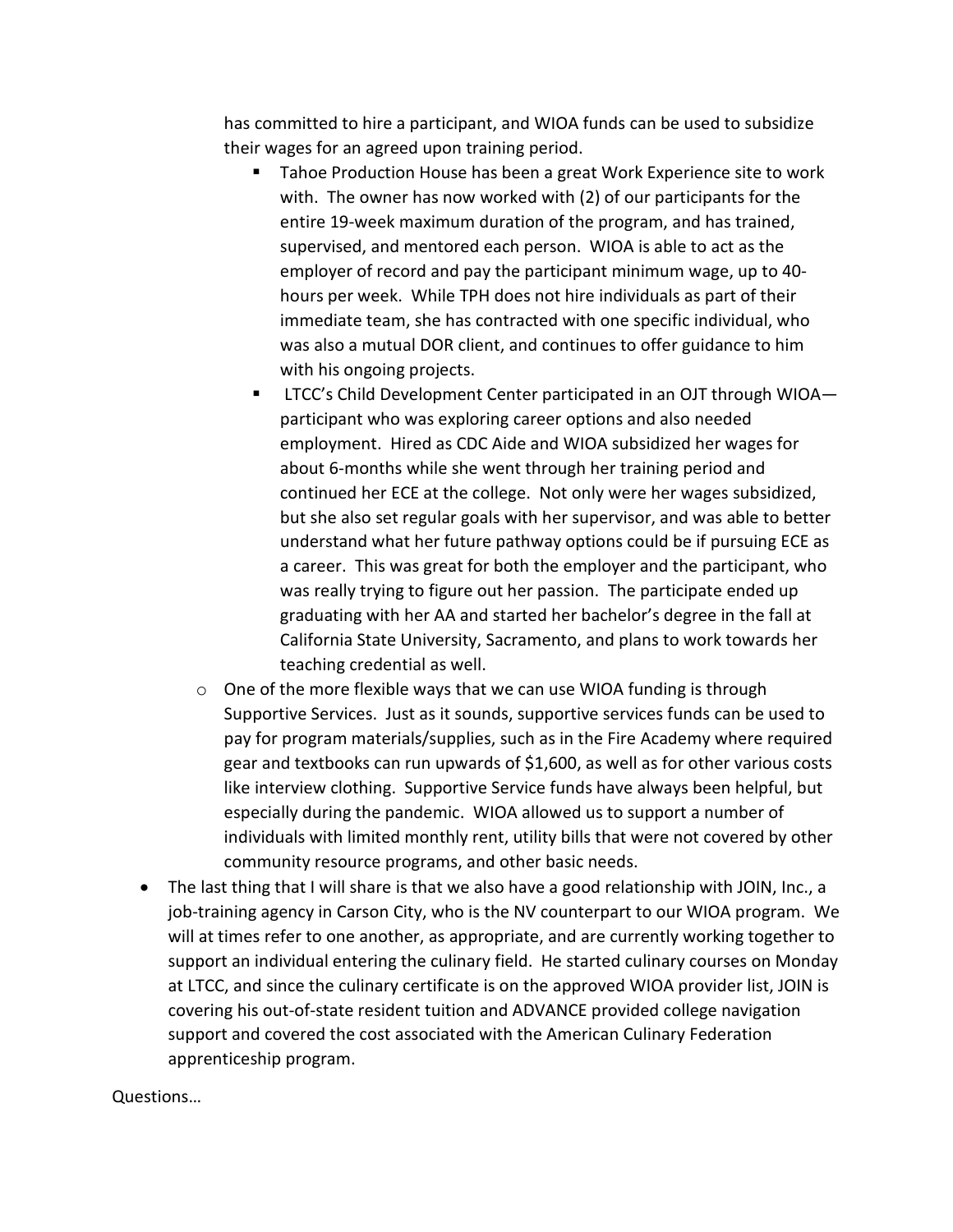

## Member Leadership Team

Present: Brad Deeds – LTCC, Carey Buchanan – EDCOE, John Pillsbury – Community Guest – Meredith Crosby Note Take: Frank Gerdeman

<https://cccconfer.zoom.us/j/7510079598>

### **AGENDA ITEMS**

| <b>Topic</b>  | <b>Timing</b> | <b>Approach or Action</b><br><b>Needed</b> | <b>Agreements/ Notes</b>                                                                                                                                                                                                                                                                                                                                                                                                                                                                                                                                                                                                                                                                                                                                                                                                                                                                                                                                                                                                                                                                                                                                                                                                                                                                               |
|---------------|---------------|--------------------------------------------|--------------------------------------------------------------------------------------------------------------------------------------------------------------------------------------------------------------------------------------------------------------------------------------------------------------------------------------------------------------------------------------------------------------------------------------------------------------------------------------------------------------------------------------------------------------------------------------------------------------------------------------------------------------------------------------------------------------------------------------------------------------------------------------------------------------------------------------------------------------------------------------------------------------------------------------------------------------------------------------------------------------------------------------------------------------------------------------------------------------------------------------------------------------------------------------------------------------------------------------------------------------------------------------------------------|
| Welcome<br>1. | 25 min        | Welcome and member<br>updates              | Carey - lots going on at EDCOE<br>across multiple programs but of<br>special note, a new platform/<br>program is coming to both the<br>Placerville and South Lake Tahoe<br>jails that would integrate online<br>resource access to students in their<br>education programs. Frank offered<br>to share Traitify with EDCOE<br>programs and will find time to<br>provide an overview and site setup<br>with Carey.<br>John P - gave a bit of his backstory<br>with DoR for Carey's benefit. He<br>remains a staunch advocate for<br>PWD population and the community<br>at large. Also has an invaluable<br>breadth and depth of experie3nce<br>which remains critical to our own<br>successful service delivery.<br>Brad - focused on start of Fall<br>quarter with more in-person<br>offerings and a re-opened campus.<br>Also discussed ongoing challenges<br>to providing robust and effective ESL<br>and high school equivalency prep<br>support and the planned June 2022<br>retirement of Maxine A (LTCC's<br>long-time ESL Coordinator). We will<br>add some work time toa future<br>meeting to help him brainstorm<br>how we might leverage existing<br>work and funding around<br>opportunities that always exist with<br>position turnover. Brad talked<br>briefly about Incarcerated Student |

**11/12/21**

**1:30 – 3:00 pm**

**Zoom**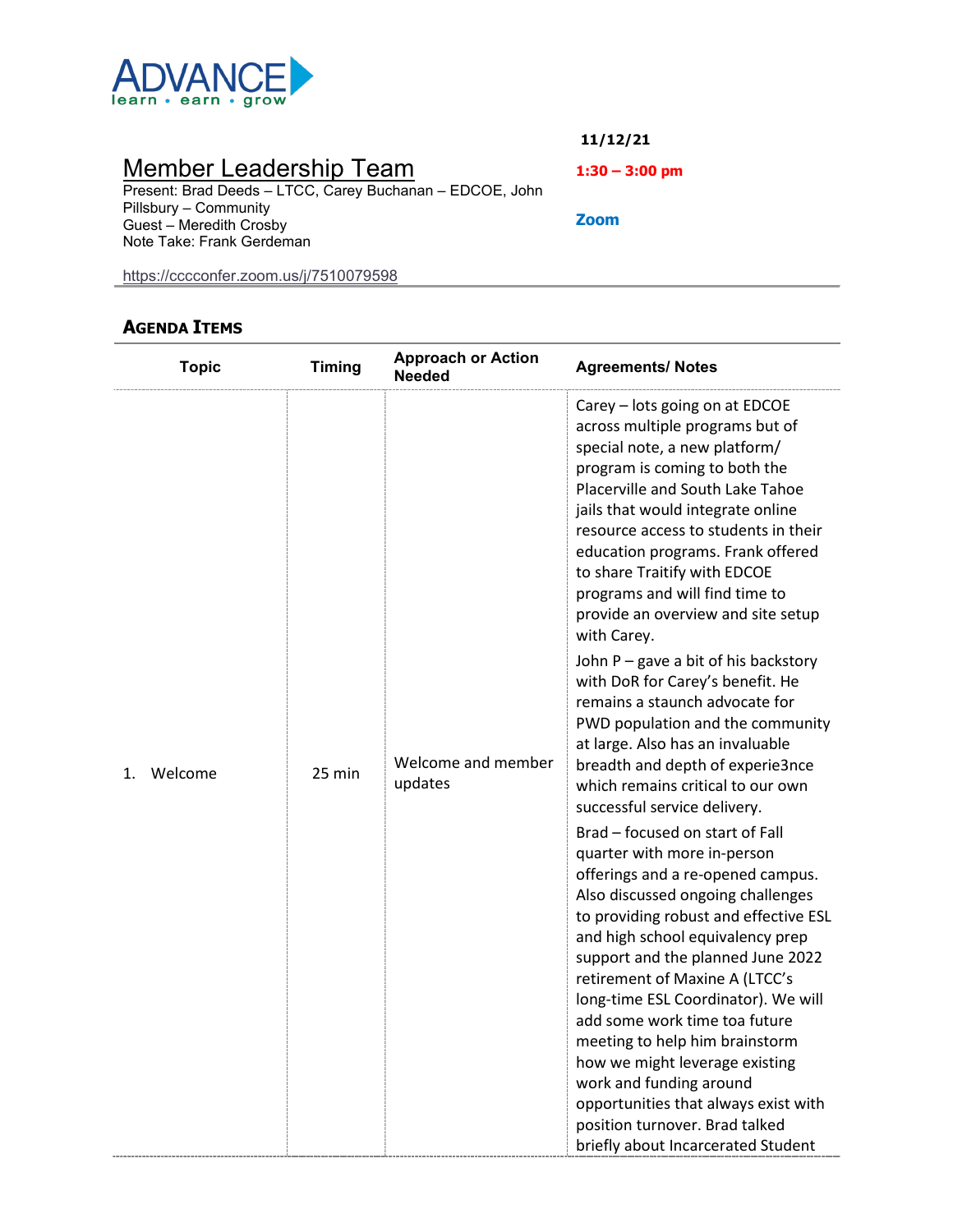

|    |                      |        |                                                                                | Program (ISP) and given some of the<br>changes happening at the county<br>level there appears to be an<br>opportunity to revisit ISP in the SLT<br>facility. Carey mentioned that she<br>had already talked with Shane R (ISP<br>Director at LTCC) about some<br>changes that seem favorable to<br>figuring out how to better support<br>learners.                                                                                                                                   |
|----|----------------------|--------|--------------------------------------------------------------------------------|--------------------------------------------------------------------------------------------------------------------------------------------------------------------------------------------------------------------------------------------------------------------------------------------------------------------------------------------------------------------------------------------------------------------------------------------------------------------------------------|
|    |                      |        | Meredith on college<br>transitions (including<br><b>CA Conservation Corps)</b> | Frank gave a brief intro to our<br>college transition/support focus<br>with some basic data - first year of<br>operation 11 (or @10%) of total also<br>enrolled in college courses<br>2019-20 saw 86 (or 40%) of total<br>enrolled in college courses and even<br>during the 20-21 Virtual PY 47 (24%)<br>enrolled<br>Meredith Crosby from the staff                                                                                                                                 |
| 2. | Program<br>Update(s) | 20 min |                                                                                | team presented (see attached<br>notes). Brad appreciated the<br>individual stories she used to<br>illustrate our work and would like us<br>to work on an update for the LTCC<br>Board, Frank mentioned that it is<br>part of the plan with the creation<br>and publication of our five-year<br>retrospective, so sometime after<br>early February (planned completion<br>date of the 12-page publication)<br>would make the most sense as far as<br>timing for an LTCC presentation. |
| 3. | Director's           | 20 min | <b>Budget updates</b><br>General Program<br>Updates                            | No real budget updates at this time<br>Frank also covered the following<br>items:<br>Program Area Reporting due 12/1 -<br>EDCOE needs to enter hours (fiscal<br>is complete) and Frank can help<br>Still seeing Increased use of online<br>platforms and more sharing across                                                                                                                                                                                                         |
|    | Updates              |        |                                                                                | partner(s), including access to online<br>learning for SLT Jail (and Placerville)<br>Apprenticeship update - especially<br>culinary (West Shore Café)<br>TASC sunsets December 31 moving<br>to HiSET early January                                                                                                                                                                                                                                                                   |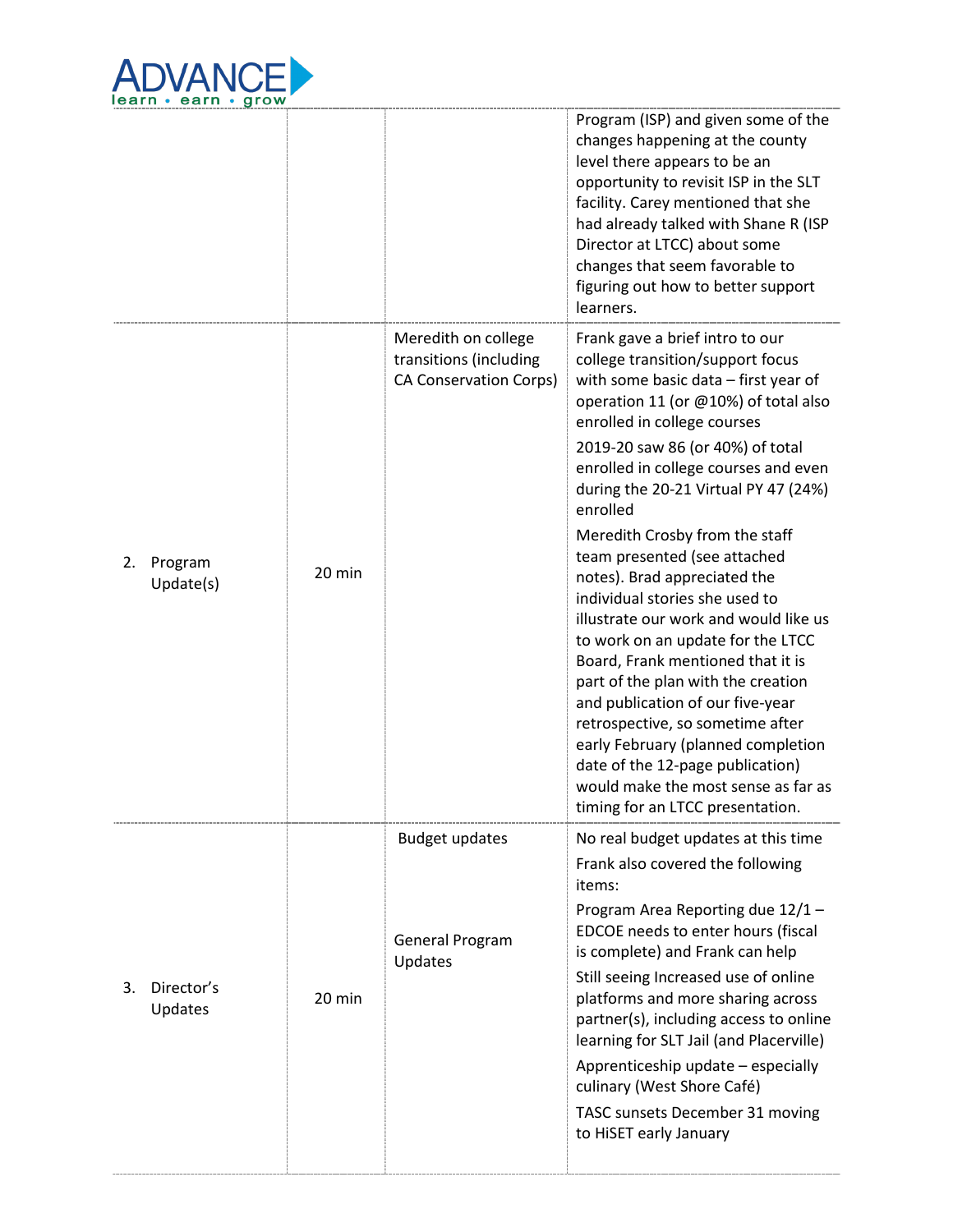

| 4. | New Items  | 20 min | Calbright discussion<br>Transition planning(?)           | Frank asked for approval from the<br>group to explore the possibility of<br>"inviting" Calbright to find ways to<br>collaborate/partner with the<br>Consortium (they are the only non-<br>CAEP affiliated CC in the state).<br>Those present felt this was<br>worthwhile and could be<br>advantageous to both organizations.<br>Frank will work on starting that<br>conversation and add updates to<br>future meetings.<br>Tied to 5-year retrospective, three-<br>year plan and preparing for eventual |
|----|------------|--------|----------------------------------------------------------|---------------------------------------------------------------------------------------------------------------------------------------------------------------------------------------------------------------------------------------------------------------------------------------------------------------------------------------------------------------------------------------------------------------------------------------------------------------------------------------------------------|
|    |            |        |                                                          | Director departure                                                                                                                                                                                                                                                                                                                                                                                                                                                                                      |
| 5. | Next Steps | 5 min  | Next meeting $-$<br>January 12, 2022<br>$1:30 - 3:00$ pm | Meeting adjourned at 2:45 pm                                                                                                                                                                                                                                                                                                                                                                                                                                                                            |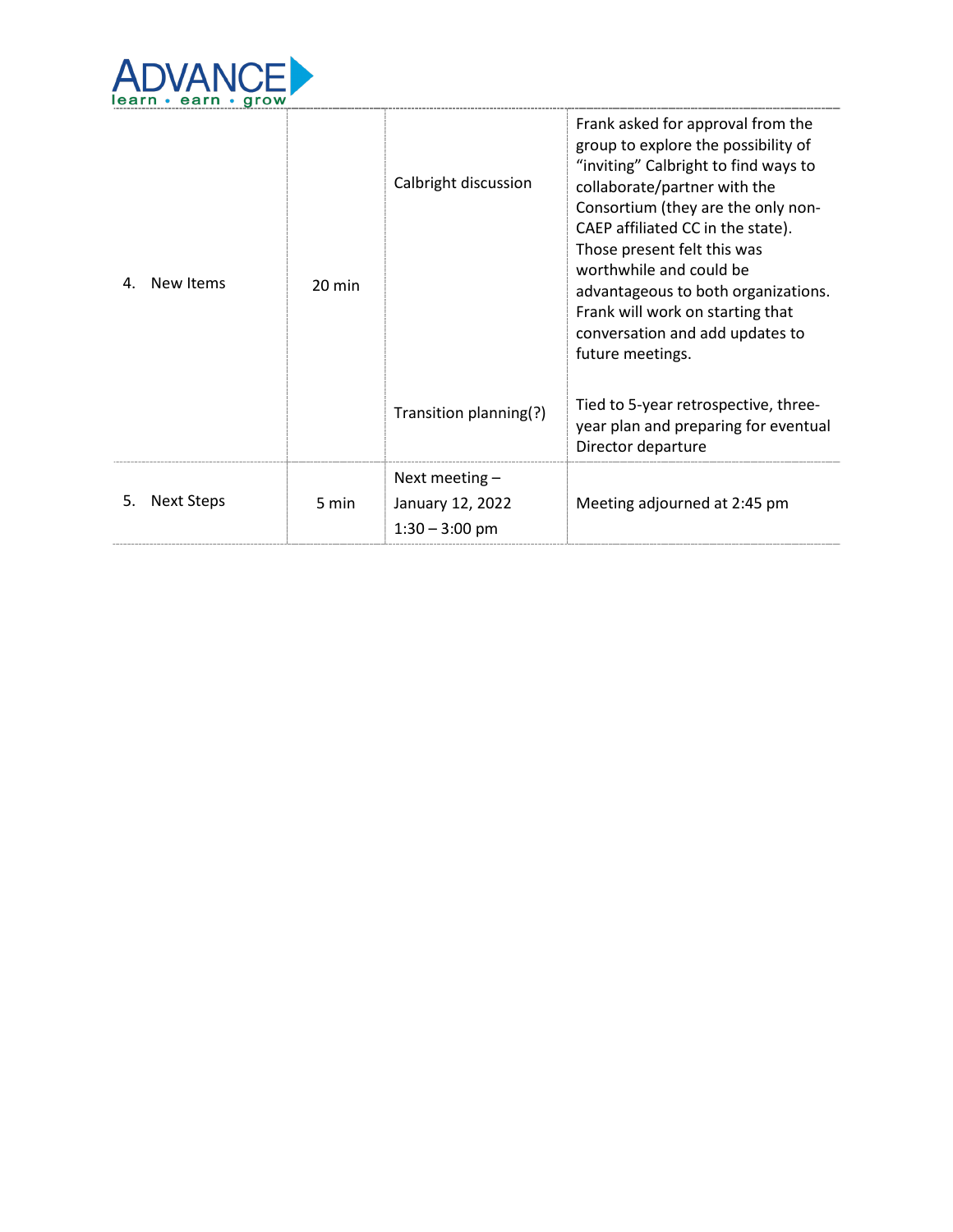#### **ADVANCE Board Presentation – 11/12/21**

- Started providing support for all Corps Members looking at college pathways, primarily enrolled in Work Experience
	- $\circ$  Expanded with the creation of General Conservation Certificate-15 Forestry Corps members selected through an application to attend college while working for the California Conservation Corps. California Promise Grant and CCC pay for members schooling. Members earn their GCC within a year time frame while simultaneously working on their AA/AS pathway. Within the next year and a half many of them will transition to the new LTCC Forestry Degree.
	- o Callum Mckee story. GCC, was hired on as a C1 at California Conservation Corps. Will receive his AA in History from LTCC and is transferring to Humboldt State University for Fall 2022 semester.
- Navigating with college bound participants
	- o While we are partnered with our local community college, Lake Tahoe Community College, we can connect our clients to almost any school/program that meets their specific need(s)
		- Examples: CCV APL course credits to transfer into LTCC for AA pathway
		- To better understand and navigate credit for prior learning or assessment of prior learning procedures took the CAEL Assessment of Prior learning course.
		- California Conservation Corps members enrolled in Sierra College EMT program
		- California Conservation Corps member one credit shy of an AS degree at LTCC. Look into online options at Truckee Meadows, Western Nevada College and Sierra College for PHS-205 and then transfer credit award into LTCC for AS degree in Environmental Science.
- Detailed navigation support on college career pathways: Employability certificates, Certificates (GCC), AA/AS pathway, AA/AS-T pathway, trade school, apprenticeship, work-based learning.
	- o Detailed support and instruction in college enrollment steps: OpenCCCApply, California Promise Grant, FASFA, Cranium Café navigation and scheduling of counseling appointments, walk through of educational plan, enrollment into classes via Passport, ordering books through online LTCC bookstore platform.
- Work seamlessly with college departments for support and delivery of warm hand-offs.
	- o Examples: Disability Resource Center, EOPS/Equity programs, assessments to determine appropriate general education requirement placements in Math and English, Tutors
- COVID forced a pivot ensuring participant's basic needs were met but it also expanded the options through more virtual learning across the entire system.
	- o More adults looking to gain skills in non-traditional pathways
	- o Utilizing new tools like Skillsmatch and Skillabli to streamline work experience to college credit- Skillabli matches experience to LTCC course outcomes. In future this could pave the way for assessment of prior learning or credit for prior learning. At the very least it